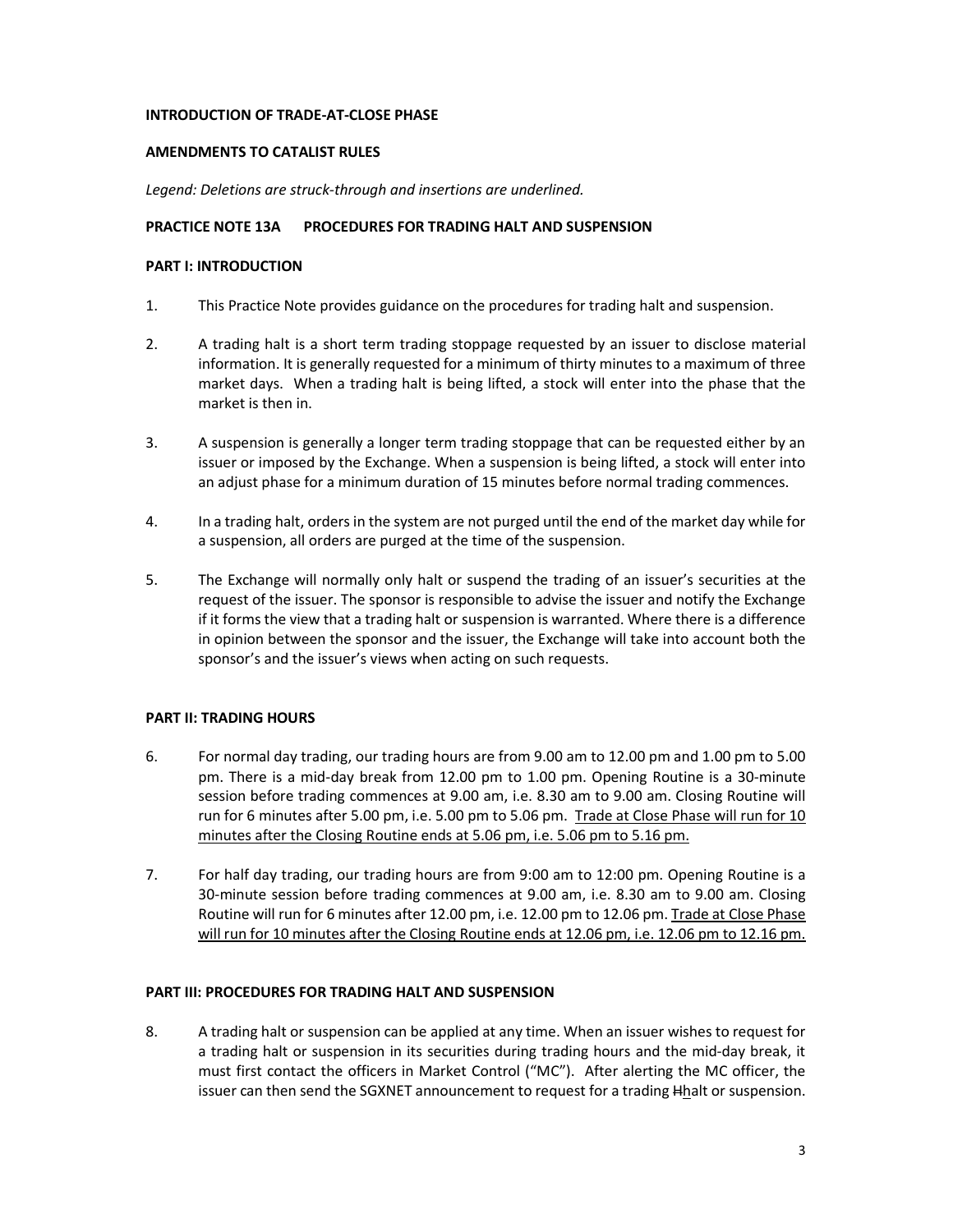- 9. In the SGXNET announcement, issuers should state the reason for requesting the trading halt or suspension. The announcement should include the statement required under Rule 753(2).
- 10. Issuers are to observe the following guidelines when requesting for a trading halt or suspension:
	- (a) During trading hours and Mmid-Dday Bbreak

Please call and alert Market Control before releasing the request via SGXNET.

(b) Before or after trading hours

Please call and alert Market Control between 7.30 am and 8.30 am although the SGXNET request can be released anytime after the close of the previous market day and before 8.30 am on the day of the trading halt or suspension.

# **PART IV: PROCEDURES FOR LIFTING OF TRADING HALT AND RESUMPTION OF TRADING FROM SUSPENSION**

- 11. For both trading halt and suspension, trading can resume only on the quarter-hour between 8.30 am to 4.45pm for lifting of trading halt and between 9.00 am to 4.45pm for resumption of trading from suspension.
- 12. Issuers must allow at least 30 minutes of dissemination time after a material announcement is made and before trading resumes.
- 13. Issuers are to observe the following guidelines when issuing an SGXNET announcement when requesting for a "Llifting of Ttrading Hhalt or Rresumption of Ttrading from Ssuspension":
	- (a) During trading hours and Mmid-Dday Bbreak

Please call and alert Market Control before releasing the request via SGXNET.

(b) Before or Aafter Ttrading Hhours

Please call and alert Market Control between 7.30 am and 8.30 am although the SGXNET request can be released anytime after the close of the previous market day and before 8.30 am on the day of the Llifting of Ttrading Hhalt or Rresumption of Ttrading from Ssuspension.

## **PART V: SGXNET TEMPLATES**

- 14. Issuers whose securities have been halted or suspended and wish to resume trading upon commencement of trading on a market day are advised to disclose both their material announcement and SGXNET request for resumption of trading before 8.30 am or before 12.30 pm, as the case may be.
- 15. Issuers must use the correct template when sending in the above requests. Issuers can choose from the following four templates: